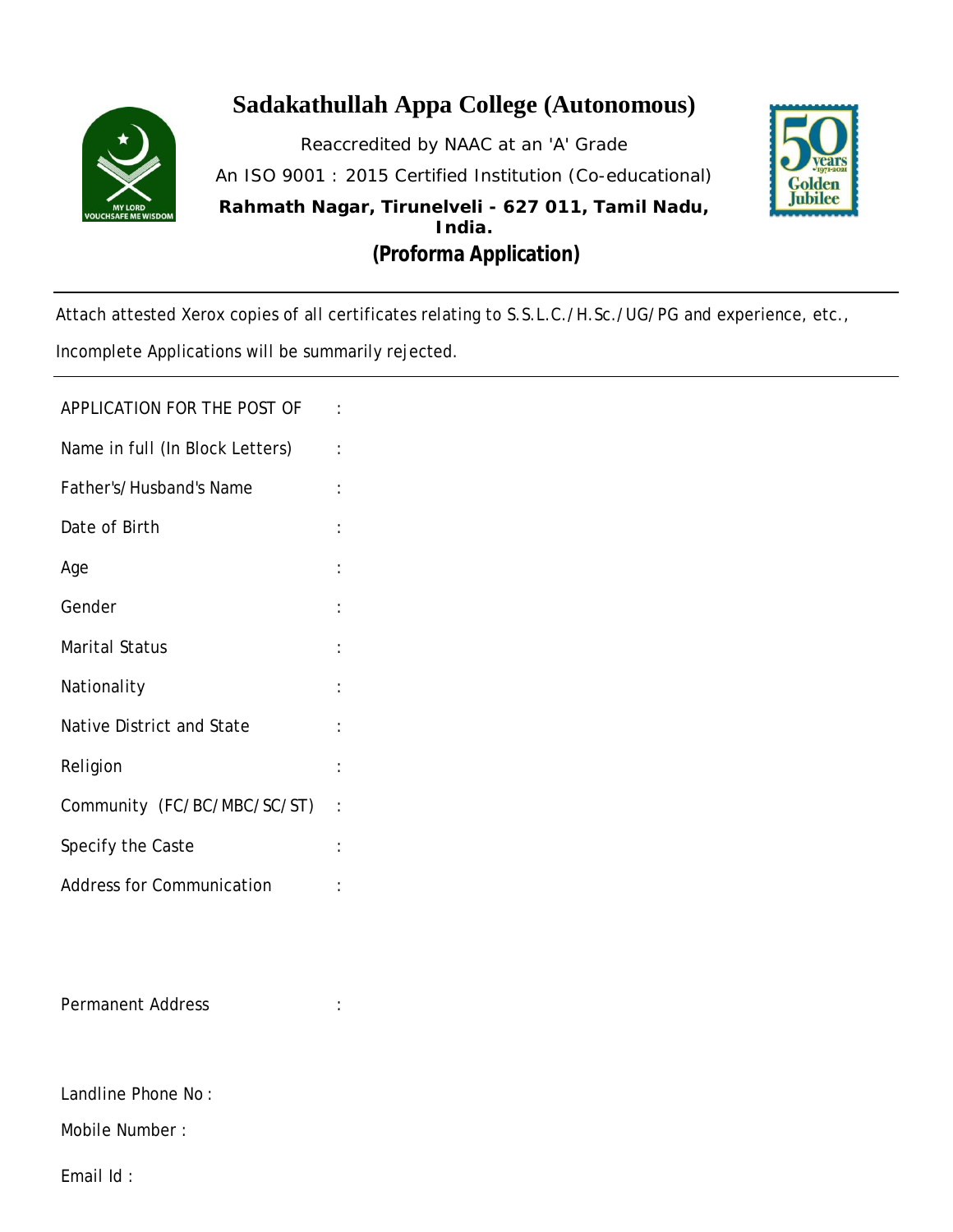#### Academic Qualification

| Academic<br>Qualification | Subject | % of Marks | Class / Grade /<br>Rank | Year of<br>Passing | School /<br>College | Board /<br>University | Any other |
|---------------------------|---------|------------|-------------------------|--------------------|---------------------|-----------------------|-----------|
|                           |         |            |                         |                    |                     |                       |           |
|                           |         |            |                         |                    |                     |                       |           |
|                           |         |            |                         |                    |                     |                       |           |

### Typewriting Qualification

| Language | Level | Class | Month & Year of Passing |
|----------|-------|-------|-------------------------|
|          |       |       |                         |
|          |       |       |                         |
|          |       |       |                         |
|          |       |       |                         |

### Ph.D.(Select the relevant) :

| Synopsis Submitted |  |
|--------------------|--|
| Thesis Submitted   |  |
| Degree Awarded     |  |

Title of the Thesis :

Guide :

University :

Date of Registration :

Prizes, Medals and Other Honors received, if any :

List of Publications :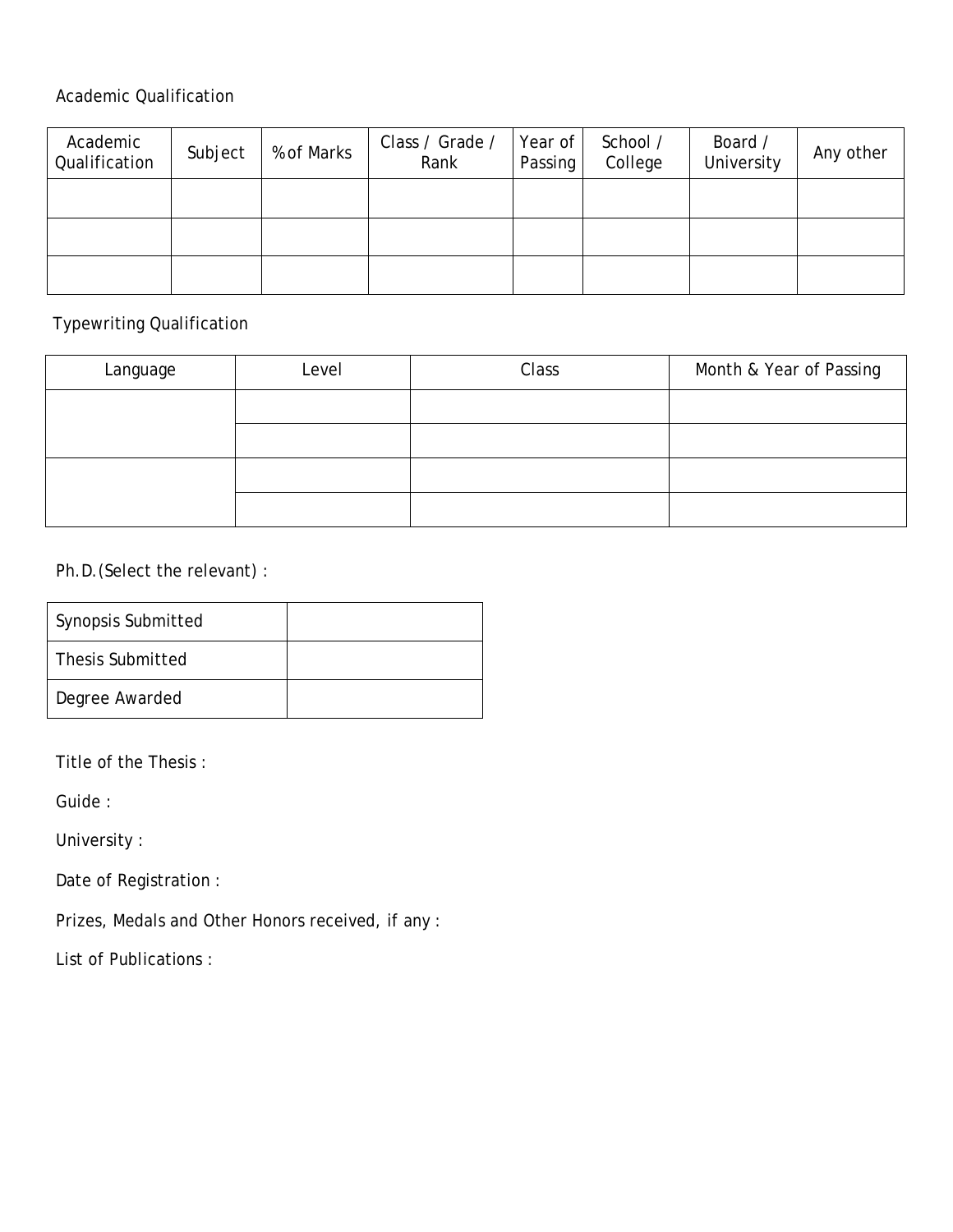Languages Known :

| Language | <b>Ability to Speak</b> | <b>Read and Write</b> | Speak, Read and write |
|----------|-------------------------|-----------------------|-----------------------|
| Tamil    |                         |                       |                       |
| English  |                         |                       |                       |
| Arabic   |                         |                       |                       |

Teaching Experience, if any :

| <b>Institution</b> | Designation | Level UG/PG/etc. | From | Τo | <b>Total experience</b><br><b>Year/Months</b> |
|--------------------|-------------|------------------|------|----|-----------------------------------------------|
|                    |             |                  |      |    |                                               |

Any other Job Experience, if any :

| Name and address of the<br>Institution | Name of the<br>post | Experience<br>Years / Months as on February 2022 |  |          |  |
|----------------------------------------|---------------------|--------------------------------------------------|--|----------|--|
|                                        |                     | From                                             |  | Duration |  |
|                                        |                     |                                                  |  |          |  |
|                                        |                     |                                                  |  |          |  |
|                                        |                     |                                                  |  |          |  |
|                                        |                     |                                                  |  |          |  |
|                                        |                     |                                                  |  |          |  |

Name and address of two persons not related to the candidate from whom confidential reference can be had. (Please do not refer to any current College Committee Member or Staff)

 $1.$  2.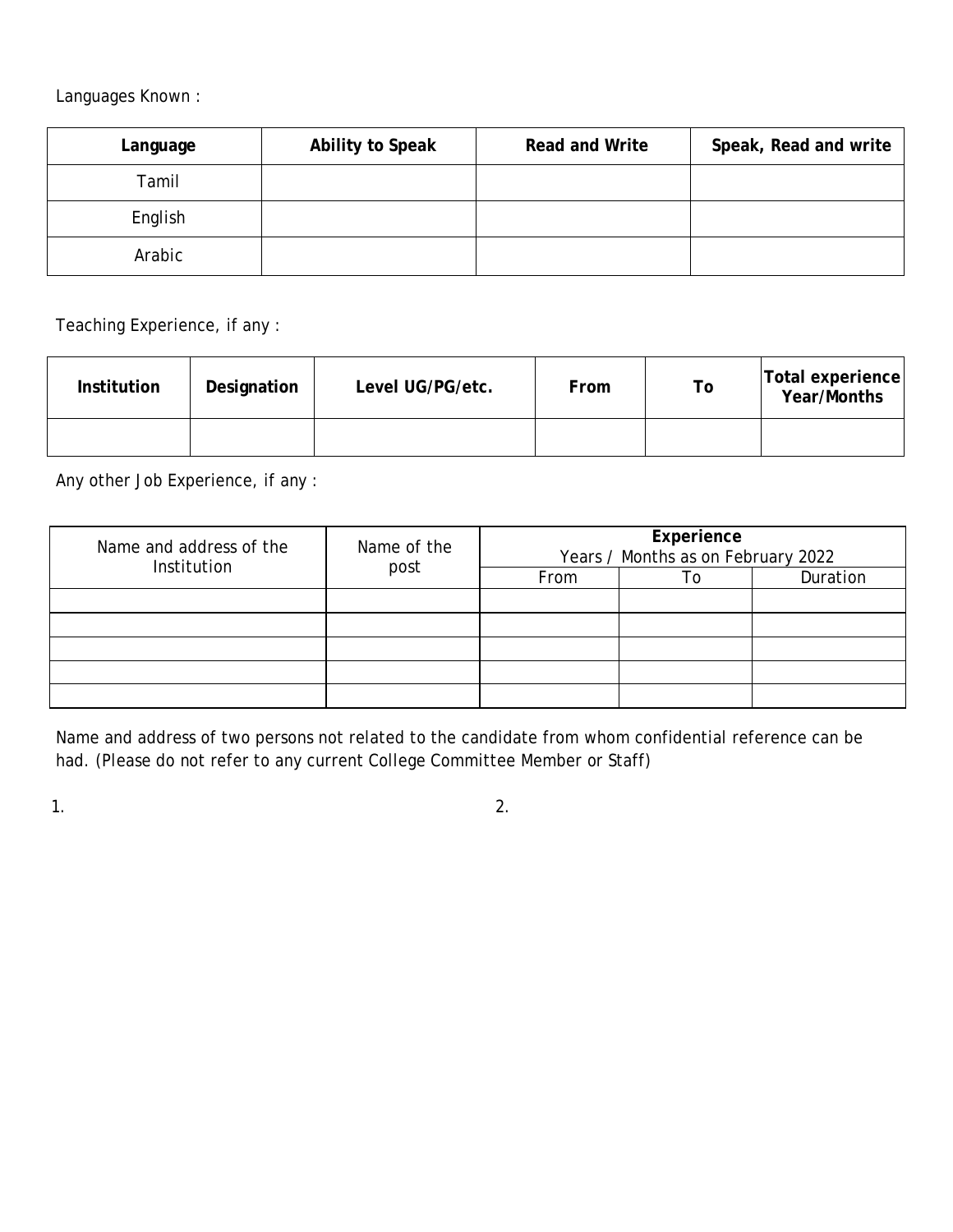If you have any work experience, have you ever been placed on probation, censured, suspended or dismissed by any school, College or University authority and /or by any employer ? If yes, explain the circumstances (be specified);

Whether possible to join the post immediately on receipt of appointment orders, If not, time required to join the post.

Any other fact(s) you wish to mention:

Place: Date:

Signature of the Applicant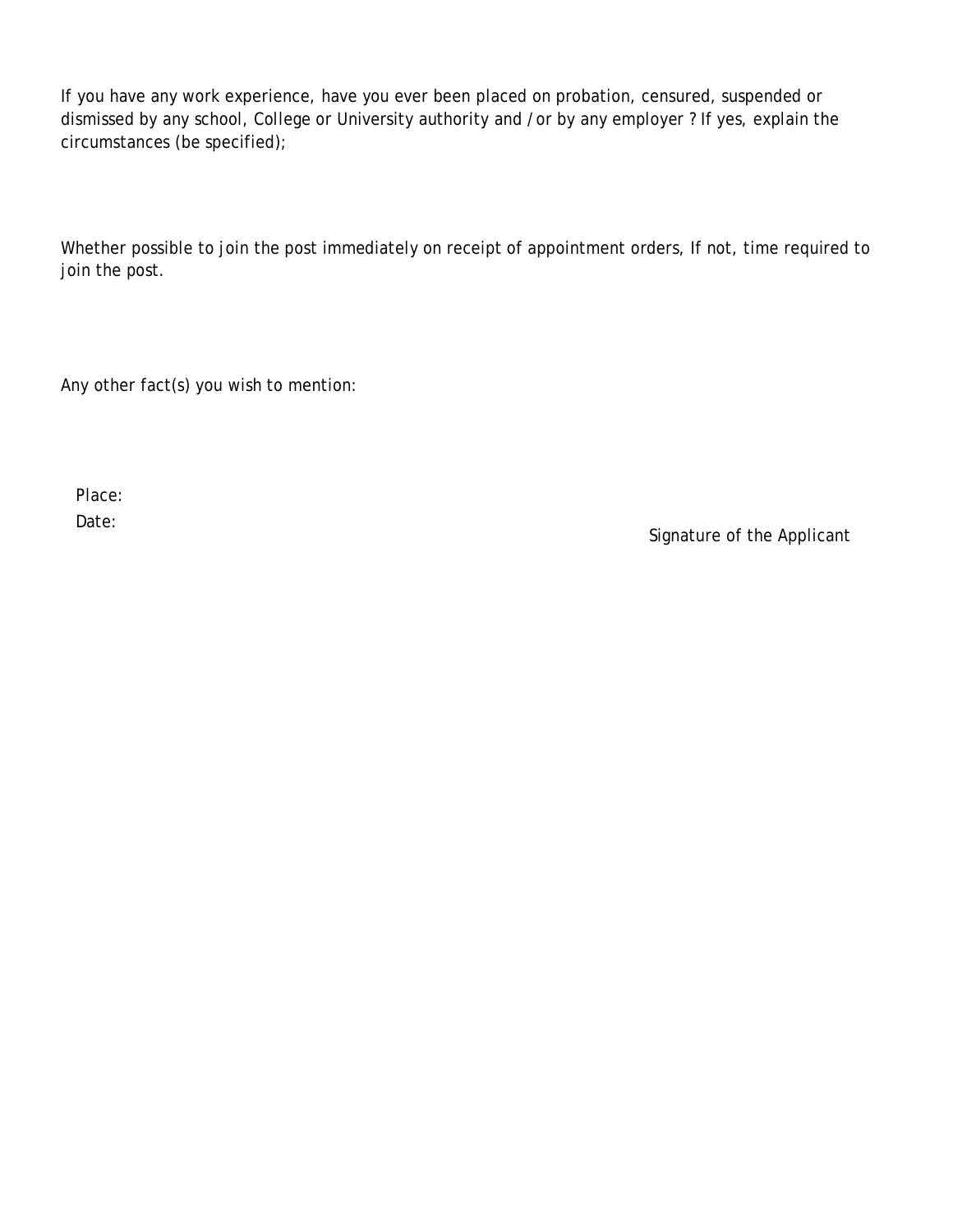# ACADEMIC PERFORMANCE INDEX (PART I)

| Name:          | <b>Designation:</b>                                                                   |                       | Department:  |  |
|----------------|---------------------------------------------------------------------------------------|-----------------------|--------------|--|
| Sl.<br>No.     | <b>Academic Record</b>                                                                | <b>Score Criteria</b> | <b>Score</b> |  |
| 1.             | <b>Graduation</b>                                                                     | 80% & Above=21        |              |  |
|                |                                                                                       | 60% to 79%=19         |              |  |
|                |                                                                                       | 55% to 59% = 16       |              |  |
|                |                                                                                       | 45% to $54\% = 10$    |              |  |
| 2.             | <b>Post-Graduation</b>                                                                | 80% & Above=25        |              |  |
|                |                                                                                       | 60% to 79%=23         |              |  |
|                |                                                                                       | 55% to 59 % = 20      |              |  |
| 3.             | <b>M.Phil</b>                                                                         | 60% & above = 7       |              |  |
|                |                                                                                       | 55% to 59% = 5        |              |  |
| 4.             | $M.Phil + Ph.D (MAX)$                                                                 | 25                    |              |  |
| 5.             | <b>SET</b>                                                                            | 5                     |              |  |
| 6.             | <b>NET</b>                                                                            | 8                     |              |  |
| $\overline{7}$ | NET+ SET (MAX)                                                                        | 10                    |              |  |
| 8.             | <b>Research Guide</b>                                                                 | 06                    |              |  |
| 9.             | <b>Teaching Experience</b><br>(2 marks for one year each)                             | 10                    |              |  |
| 10.            | <b>Awards</b><br>International/National/State<br>(Awards given by Government of India | 03                    |              |  |
|                | <b>TOTAL</b>                                                                          | <b>100</b>            |              |  |

**Signature of the Applicant**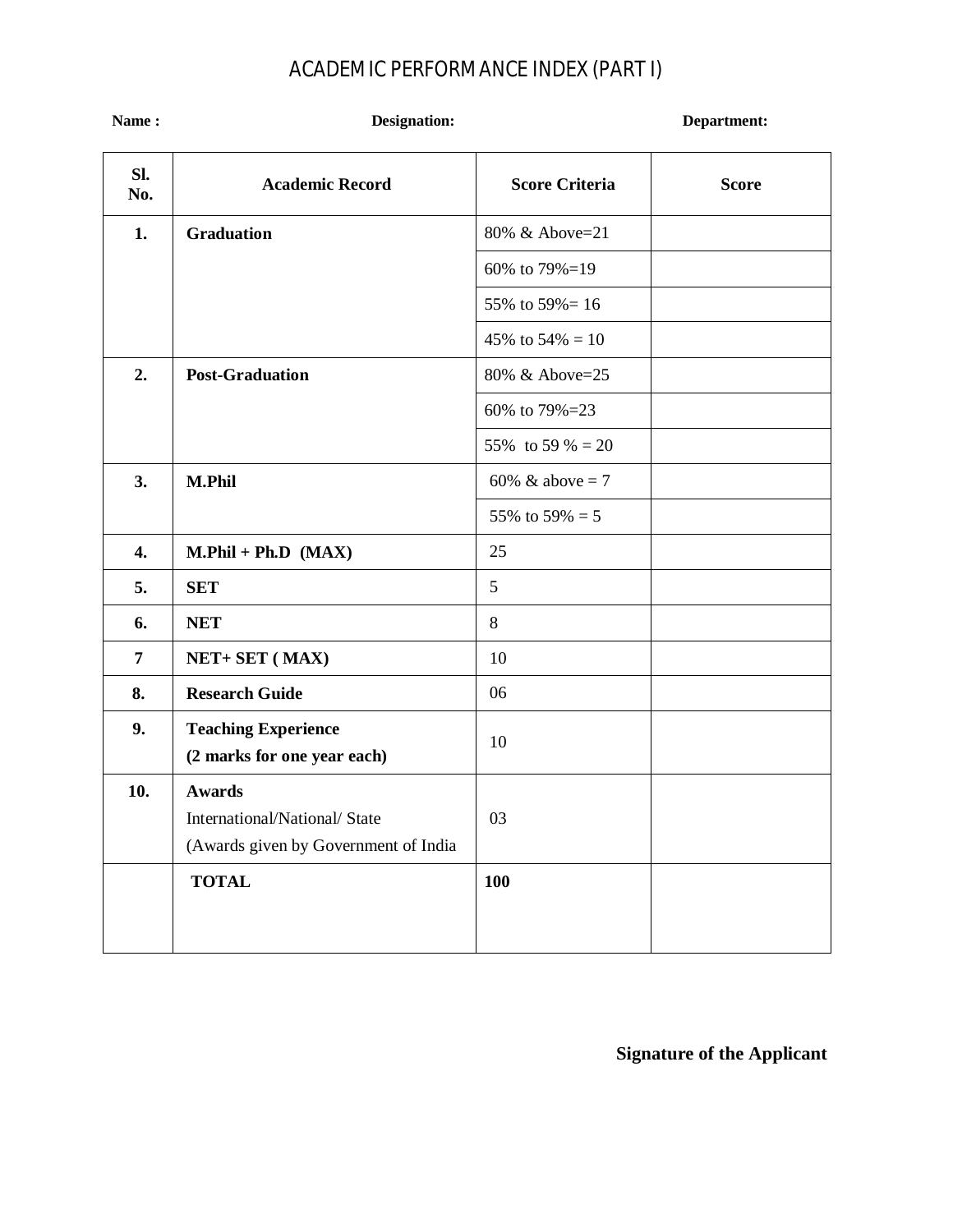# ACADEMIC PERFORMANCE INDEX (PART II)

| Name:   | <b>Designation:</b>                       | Department:                                   |                                                                                        |  |
|---------|-------------------------------------------|-----------------------------------------------|----------------------------------------------------------------------------------------|--|
| Sl. No. | <b>Academic Activity</b>                  | Enter the number of activities<br>performance | <b>Score</b><br>(Academic Activity) x (Score criteria)<br>(Will be entered by College) |  |
| 1.      | Number of Research Papers Published       |                                               |                                                                                        |  |
|         | <b>SCIE/SCI</b>                           |                                               |                                                                                        |  |
|         | <b>Scopus</b>                             |                                               |                                                                                        |  |
|         | <b>UGC</b> listed                         |                                               |                                                                                        |  |
| 2.      | <b>Number of Books authored</b>           |                                               |                                                                                        |  |
|         | International publishers                  |                                               |                                                                                        |  |
|         | National Publishers                       |                                               |                                                                                        |  |
|         | Chapter in Edited Book                    |                                               |                                                                                        |  |
|         | Editor of Book by International Publisher |                                               |                                                                                        |  |
|         | Editor of Book by National Publisher      |                                               |                                                                                        |  |
| 3.      | (a) Research guidance                     |                                               |                                                                                        |  |
|         | Ph.D.                                     |                                               |                                                                                        |  |
|         | M.Phil. / P.G dissertation                |                                               |                                                                                        |  |